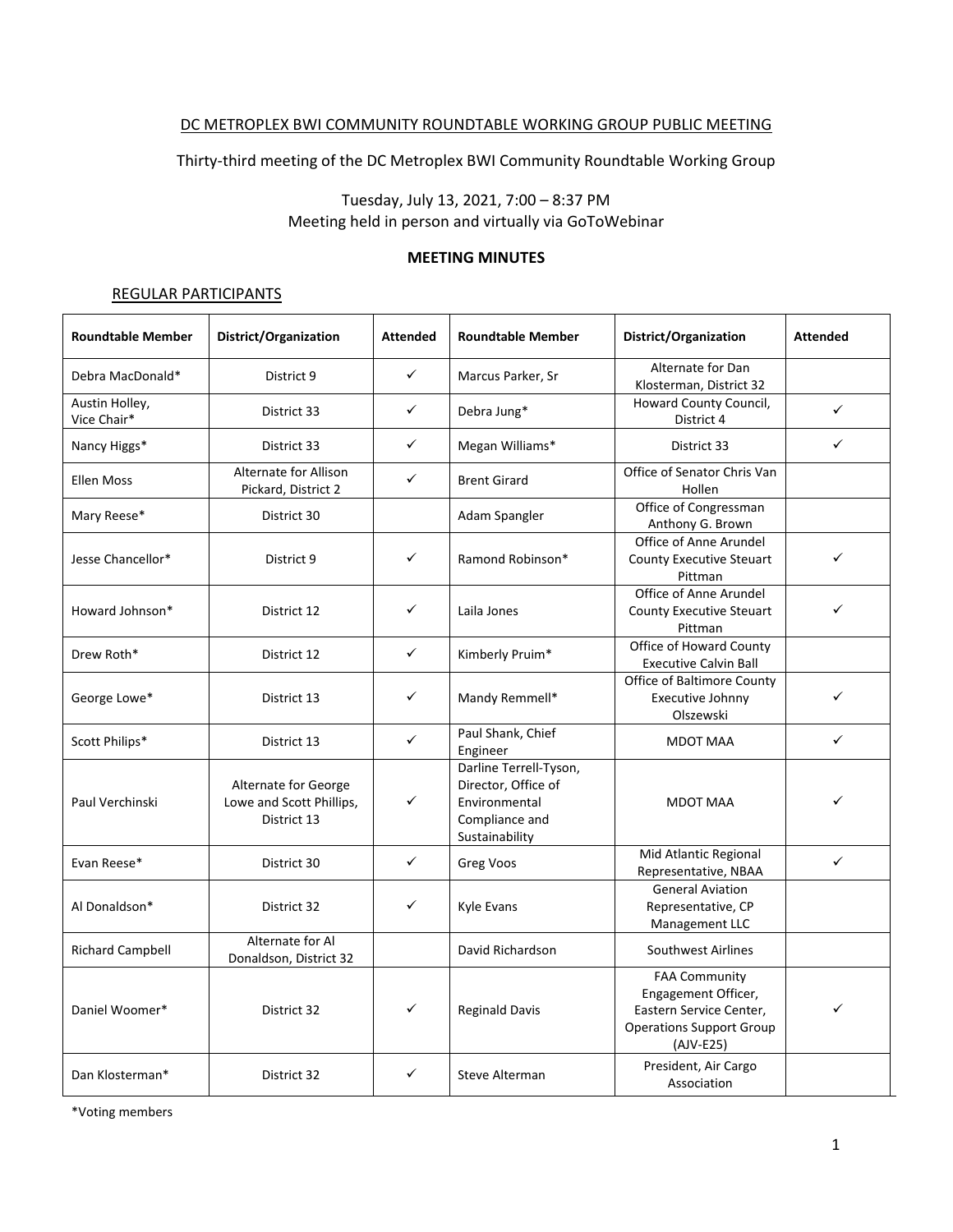#### ADDITIONAL PARTICIPANTS

# Maryland Department of Transportation (MDOT) Maryland Aviation Administration (MAA)

Bruce Rineer, Manager Noise Section Karen Harrell, Administrator, Noise Section Kevin Clarke, Director of Planning and Environmental Services

## Contractor Support

Sarah Yenson, HMMH Rhea Hanrahan, HMMH Royce Bassarab, HNTB Malcolm Mossman, Assedo Tim Cooke, Assedo Alverna "A.J." Durham, Jr., Straughan Environmental, Inc.

## MEETING MATERIALS

Participants received the following materials in advance:

June 15<sup>th</sup> Meeting Minutes: V2\_DRAFT\_20210615\_MEETING MINUTES

## Presentations at the meeting:

- Communications Committee Charter
- Communications Committee Plan

## **1. WELCOME AND INTRODUCTIONS**

## *Introduction and Roll Call of Attendees*

Mr. Bruce Rineer began the meeting at 7:03 pm. He thanked everyone for coming and introduced himself as the Noise Manager for BWI. He announced that the night's meeting would be held in person and virtually. He let everyone know that the meeting would be recorded and asked Roundtable Members attending virtually to self-mute and remain muted unless speaking. He also stated that attendees would be muted by the meeting organizers. Mr. Rineer explained that attendees would be unmuted if called on by the Chair, and they should use the question/chat box or the "raised hand" feature to ask questions. Participants should notify organizers if experiencing technical issues by using the question/chat box and/or logging off and logging back in. Finally, Mr. Rineer recommended having only one web browser open during the meeting and closing other programs if possible.

Ms. Debra "Debbie" MacDonald, the Roundtable Chair, welcomed everyone and thanked MAA and Mr. Rineer for hosting the hybrid model meeting. She stated it was nice to see those who were in attendance.

Ms. MacDonald began the roll call starting with the non-voting members, followed by voting members. Following the roll call, Ms. MacDonald announced that a quorum of voting members was present.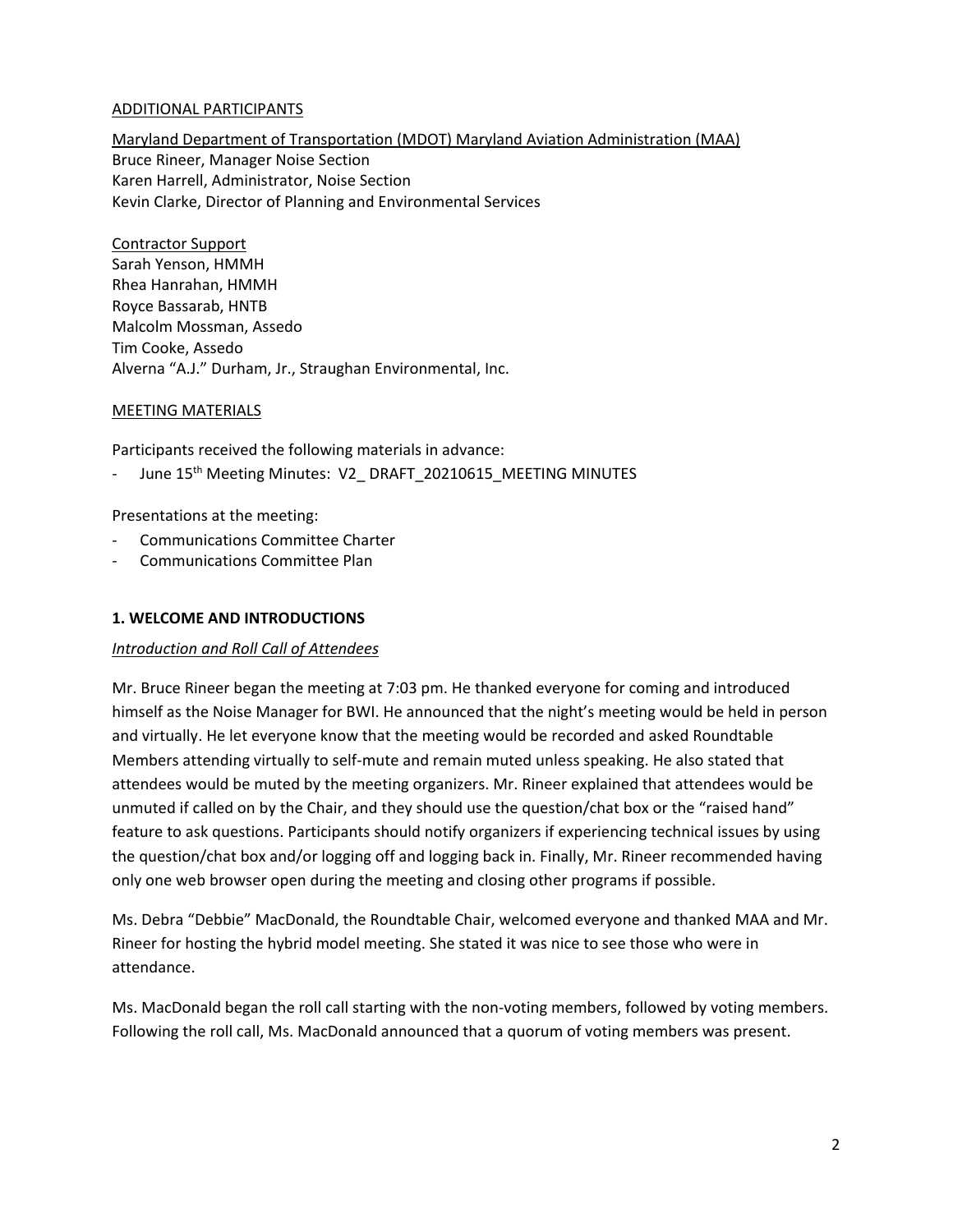#### *Review and Approve June 15th Meeting Minutes*

Ms. MacDonald stated that she had not received any comments on the June  $15<sup>th</sup>$  Meeting Minutes and asked if any Roundtable members had any edits. No response was given by any Roundtable member. Ms. Nancy Higgs made a motion to approve the June 15<sup>th</sup> Meeting Minutes. Ms. Debra Jung and Mr. Dan Woomer simultaneously seconded. None opposed. The motion to approve the June 15<sup>th</sup> Meeting Minutes passed.

## *Approve Agenda*

Mr. Drew Roth noted that the approval of the meeting's agenda had been skipped. Ms. MacDonald apologized for the oversight. Mr. Roth moved to approve the agenda. Mr. Austin Holley, Vice Chair, seconded. None opposed. The motion to approve the meeting agenda passed.

## **2. ROUNDTABLE COMMITTEE REPORT**

Ms. MacDonald stated that she was able to attend some of the committee meetings and she appreciated the time put in by the committee members. She announced that the first report would be from the Communications Committee. Ms. Higgs of the Communications Committee stated that she wanted to present two documents, the Communications Committee Charter and the Communications Committee Plan, to the Roundtable. Ms. Higgs stated she would like feedback from the Roundtable on the Communications Committee Charter. While she emailed the documents to Mr. Tim Cooke to post on screen, Ms. MacDonald moved on to the Legislative Committee Report.

*Legislative –* Ms. Debra Jung stated that the Legislative Committee was working on some things and was not ready to report. She stated that they were trying to get in touch with legislators to ensure everyone was on the same page and it would be more appropriate to discuss at a later date.

*Technical* – Mr. Evan Reese stated that the Technical Committee had nothing significant to report. Mr. Roth asked if Mr. Reese had any interaction with anyone at the Federal Aviation Administration's (FAA) Performance Based Navigation (PBN) Working Group. Mr. Reese replied he had not had any contact with anyone in the PBN Working Group and asked Mr. Paul Shank if he had any contact with the PBN Working Group. Mr. Shank replied that he could report on the PBN Working Group during agenda item three later in the meeting. Ms. MacDonald agreed that Mr. Shank would report on the PBN Working Group later in the meeting.

Mr. Jesse Chancellor reminded everyone that they needed to meet to determine how the Airport Noise and Operations Monitoring System (ANOMS) could be useful for analyzing noise levels both before and after the implementation of procedure changes at BWI. He suggested the Technical Committee schedule these meetings later in the summer after vacations are over.

*Communications* – Ms. Higgs presented the Communications Committee Charter document. She explained that some language remained from the original Charter, including the first paragraph which states *the committee will work with the Maryland Aviation Administration to serve as custodians of the Roundtable's records including reports; official correspondence; newsletters; publicity documents; and any other documents created by the Roundtable*. Ms. Higgs explained that this paragraph means the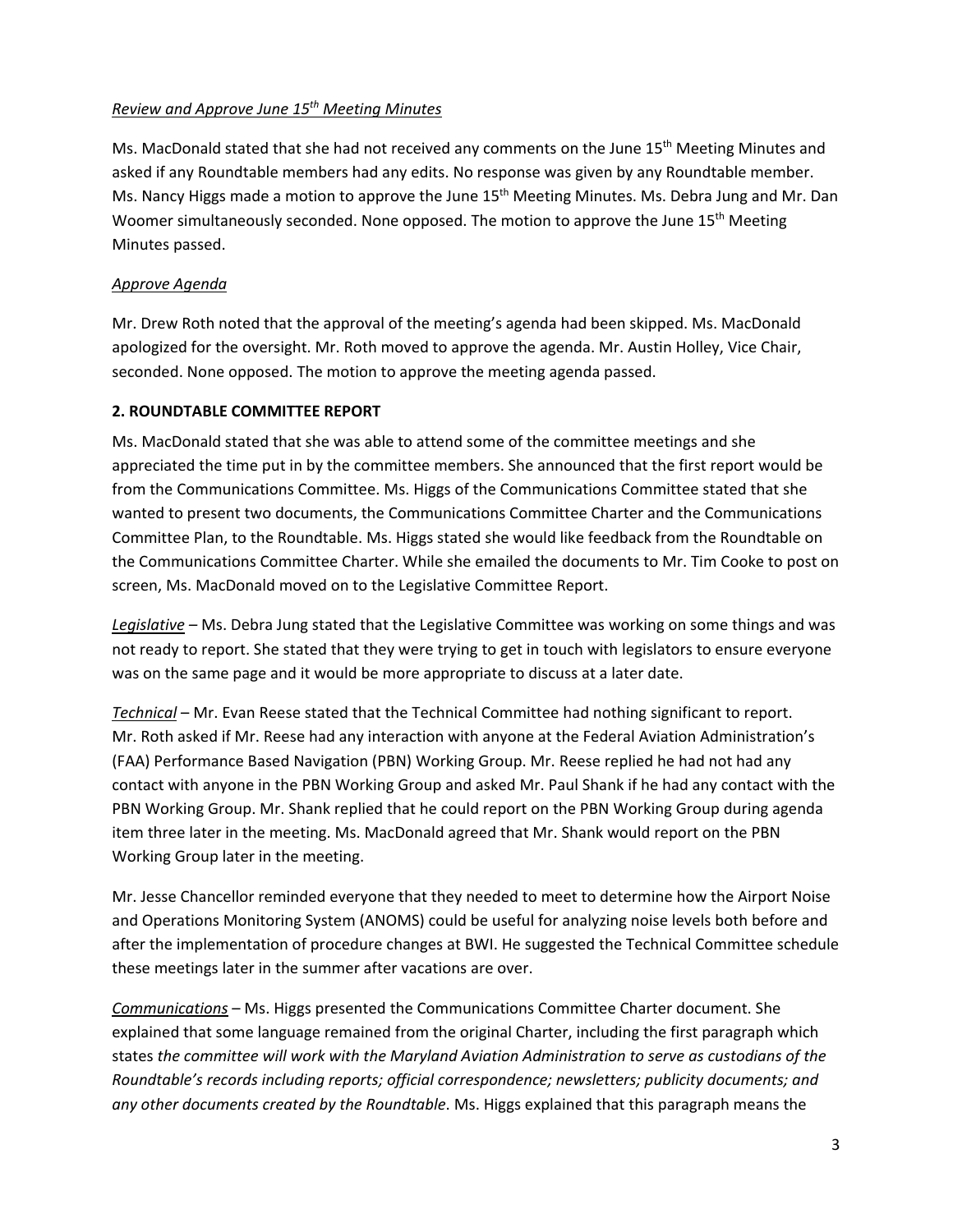Communications Committee will make sure information pertaining to the Roundtable is posted on the MAA website and would inform MAA if there are problems with links to the information.

She continued to the Items of Responsibility section of the Charter. Ms. Higgs asked Mr. Roth, a past Chair of the Roundtable, about the Roundtable's Facebook page and Instagram account. Mr. Roth explained that the Roundtable has neither an official Facebook page nor an Instagram account but that he was a moderator for the Facebook page BWI Quiet. Mr. Roth stated that he often added links to information concerning the Roundtable and NextGen to the BWI Quiet Facebook page. Ms. Higgs stated that previous Communication Committee members had posted to that page. Mr. Roth stated it was fine with him if the Communications Committee started posting Roundtable information to the BWI Quiet page, but he objected to the notion that the page was an official product of the Roundtable. Ms. MacDonald added that it can get sticky when posting on Facebook as an individual versus as a member of the Roundtable. Ms. Higgs stated that she understood the potential issues but felt an official social media presence would serve the Roundtable well. Mr. Roth explained that when posting as an individual he is careful to only post links to official MAA documents on the MAA website and refrains from adding descriptions or commentary of the information. Ms. Higgs asked if the Roundtable should have an official Facebook page or not. Ms. MacDonald replied that the topic should be discussed further and suggested tightening up the Roundtable's presence on the MAA's website first.

Ms. MacDonald noted that there were navigational changes on MAA's website and feels the website could be more effective. She also stated that rules for pages on Facebook constantly change. Ms. Higgs explained that she thought the BWI Quiet Facebook page was affiliated with the Roundtable because a former Chair of the Communications Committee had posted Roundtable information on it.

Ms. MacDonald stated that she thought the BWI Quiet was a good source, but that she did not think the Roundtable should be posting on Facebook. Mr. Woomer asked Ms. MacDonald to repeat what she stated about the Roundtable's use of Facebook. Ms. MacDonald clarified that she did not think the time was right to start a new Facebook page for the Roundtable without real consideration about how the page would be maintained, how the Roundtable would adjust to Facebook rule changes, and if the page should be public or private. Ms. Higgs agreed it would be a task someone would have to manage. Ms. MacDonald stated that there are a lot of tasks on Communications Committee's plate in addition to starting other official channels of communication. Ms. Higgs stated that she would remove social media from the Charter.

Ms. Jung agreed with Ms. Higgs that the Roundtable needs some type of social media presence. She gave examples of how social media platforms could be used, including as an information channel, as a means for people to communicate their experiences with NextGen, and to communicate with elected officials. She thinks that people in Howard and Anne Arundel Counties do not realize how bad it is for each other or how united they could all be. She stated that there are tens of thousands of people between the two counties dealing with this issue. Ms. Jung stated she was not sure of the best way to utilize social media in this instance. She suggested everyone giving it some thought and coming back to discuss how to best utilize social media platforms at a later date.

Ms. MacDonald asked Mr. Roth how much traffic he sees on the BWI Quiet Facebook page. Mr. Roth replied that there were three to four postings per week posted by a small number of people. He thinks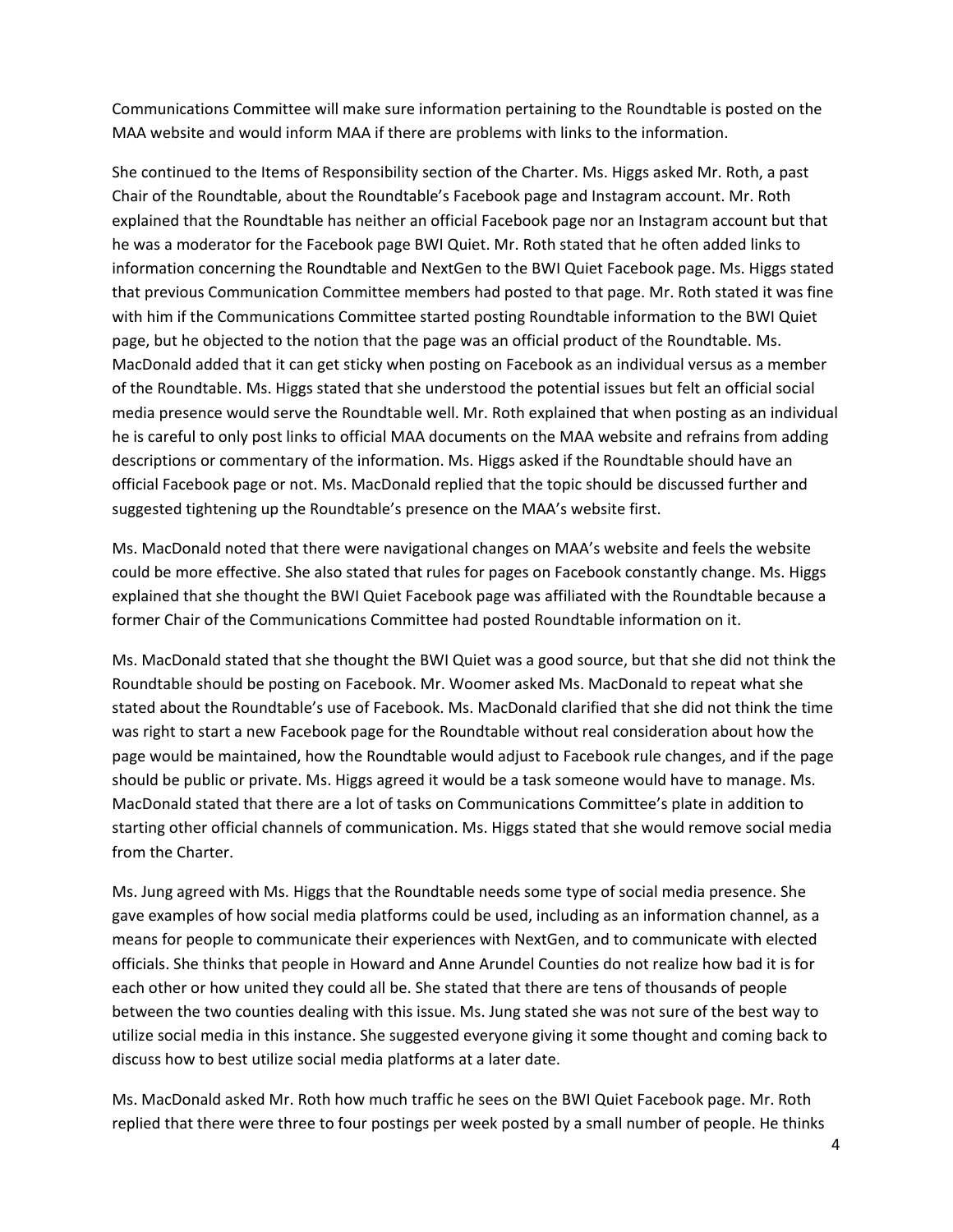there are a few hundred people who read it, and although it is specific to Howard County areas impacted by the airport, there are comments from people in other communities including as far away as Arizona.

Mr. Roth revealed that he moderates three different Facebook groups and advised that the Roundtable be disciplined in its communication. He stated that he would only posts the links from the MAA website that contained Roundtable information, as opposed to sending the information out. He suggested that the Roundtable only post links to information from an official source, and as a rule, never say in your own words what happened. The content should only come from a reliable, vetted website and not from what you type into the comment box. Ms. MacDonald agreed with Mr. Roth's suggestion. Mr. Woomer also agreed with Mr. Roth. He explained that a website is a great storehouse for documents, reports, and general information, and that Facebook is used to put out news flashes and announcements and let people know how to find the information. Ms. Higgs stated that she agreed with Mr. Roth and Mr. Woomer's description of how the Roundtable could use Facebook.

Mr. Roth thought the use of social media was worth including in the Communication Committee's Charter. He also stated that the Roundtable has a well-functioning website that acts as a repository housed within the MAA website and the Roundtable needs to decide where to announce new content. Ms. Higgs stated that contact with other organizations was a factor in having a social media presence and stated that she would talk more about contact with other organizations later in the discussion. She stated that she would modify the Charter to include the policy statement on posting on social media.

Mr. Roth pointed out what he believed to be a conflict in the Communications Committee's Charter with that of the Roundtable Charter. Mr. Roth stated that the Annual Report is owned by the Chair and that the statement "all information to be released must be approved by a majority of the Roundtable members present at a scheduled meeting" should be modified by adding "except for the Annual Report which, per the bylaws, is written by the Chair." He explained that Chairs in the past, as a courtesy, have had the Roundtable approve it, but that is not a requirement.

Mr. Howard Johnson asked Mr. Roth how it is addressed in the Charter. Mr. Roth replied that the Charter states the Chair shall provide the Annual Report to the Roundtable. Mr. Chancellor recalled how, as Chair, Mr. Roth annunciated this interpretation of the bylaws previously. Mr. Chancellor stated that he put the statement that the Chair shall provide the Annual Report into the bylaws as an example of what had been successfully done by the Downtown Columbia Housing Corporation, a Howard Countycreated entity, that he worked for. He continued that the Housing Corporation had the responsibility to report to the Howard County Council, on an annual basis, the activities of the Corporation. He explained that he drew from that experience when adding it into the bylaws and believed that the Chair was responsible for delivering the Annual Report as the representative of the Roundtable, but that the document was representative of the entire group. Mr. Roth jokingly replied that he obviously interpreted that statement differently.

Mr. Chancellor stated that Mr. Roth had identified a gray area and that a bylaws clarification discussion needs to occur. Ms. Higgs agreed with Mr. Chancellor, and noted that all the Annual Reports stated that they came from the Roundtable and not from the Chair. Mr. Chancellor stated that he believes the Chair is the representative of the Roundtable, but that he thought the Annual Report would be done as a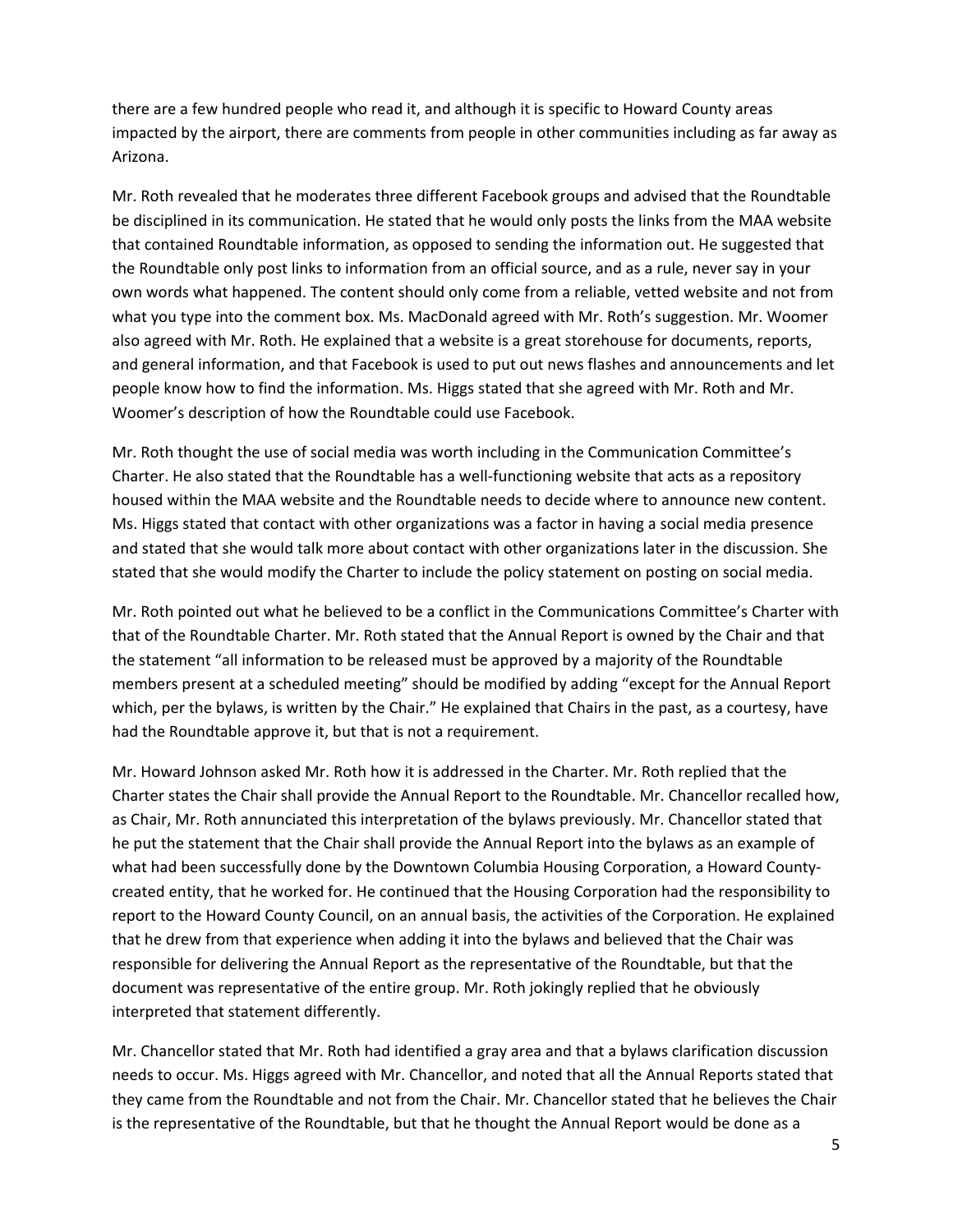collective. Mr. Roth stated, that as Chair, he completed the Annual Report as a collective, but that he used his reading of the authority of the Chair to set the tone for the Annual Report. Mr. Chancellor stated that although that was true of the past, he suggests that as an organization, they should clarify the language and interpretation, add or remove language, or leave as is, but agree on the interpretation. Ms. Higgs stated that she would hold off on changing the language in the Communications Committee Charter until the Roundtable met to discuss this point. Mr. Roth replied that since the Communications Committee Charter is a draft, the change should be made now. Mr. Reese stated that the Charter says the Chair is responsible for the Annual Report, but it does not prohibit the Chair from seeking the approval of the Roundtable. **Ms. MacDonald asked that the clarification of this portion of the bylaws be an agenda item for the next meeting.**

Ms. Higgs moved on to community outreach. She stated that the Communications Committee could develop information documents to provide local community organizations and HOAs with a high-level view of what the Roundtable is doing. She emphasized that the documents should tell people what they can do and give clear instructions for this as opposed to general statements such as "call your senator" or "file a noise complaint." She believes time needs to be spent on what the Roundtable wants to say to constituents and what constituents can do to help support the Roundtable.

Ms. Higgs listed the members of the Communications Committee:

- Ms. Nancy Higgs Chair
- Mr. George Lowe Vice Chair
- Ms. Kim Pruim Representative from Howard County Executive Calvin Ball
- Ms. Mandy Remmell Representative from Baltimore County Executive Johnny Olszewski
- Mr. Ramond Robinson Representative from Anne Arundel County Executive Steuart Pittman
- Ms. Layla Jones Representative from Anne Arundel County Executive Steuart Pittman

Ms. Higgs stated that they had representation from the three counties and that the committee wants to work with them to provide communication from the counties to their constituents.

Before moving on, Ms. MacDonald stated that a discussion on having a Facebook page is needed. Items to discuss would include how to set it up, delineation of responsibility between the Chair and the Communications Committee, and how to transfer responsibility over time. **Ms. MacDonald asked that a discussion of a Facebook page be added as a future agenda item.** 

Ms. Higgs moved on to the Communications Committee Plan. She explained that the Plan is a living document, and that Roundtable Members could suggest tasks for the Committee. She reviewed existing tasks, including who on the Communications Committee was responsible and dates to complete, if applicable. Ms. Higgs explained the Communications Committee would like to work with the counties to point people to the MAA website, particularly for WebTrak and noise related issues. She stated that the Communications Committee would develop how-to documents for using WebTrak and filing noise complaints. She finds WebTrak to be a nice tool but believes it requires technical savvy.

Ms. Higgs discussed additional tasks, including working with the Technical and Legislative Committees to develop communications avenues that inform constituents about the PBN changes and about federal and state legislative actions for constituents to support. Ms. Higgs also discussed establishing a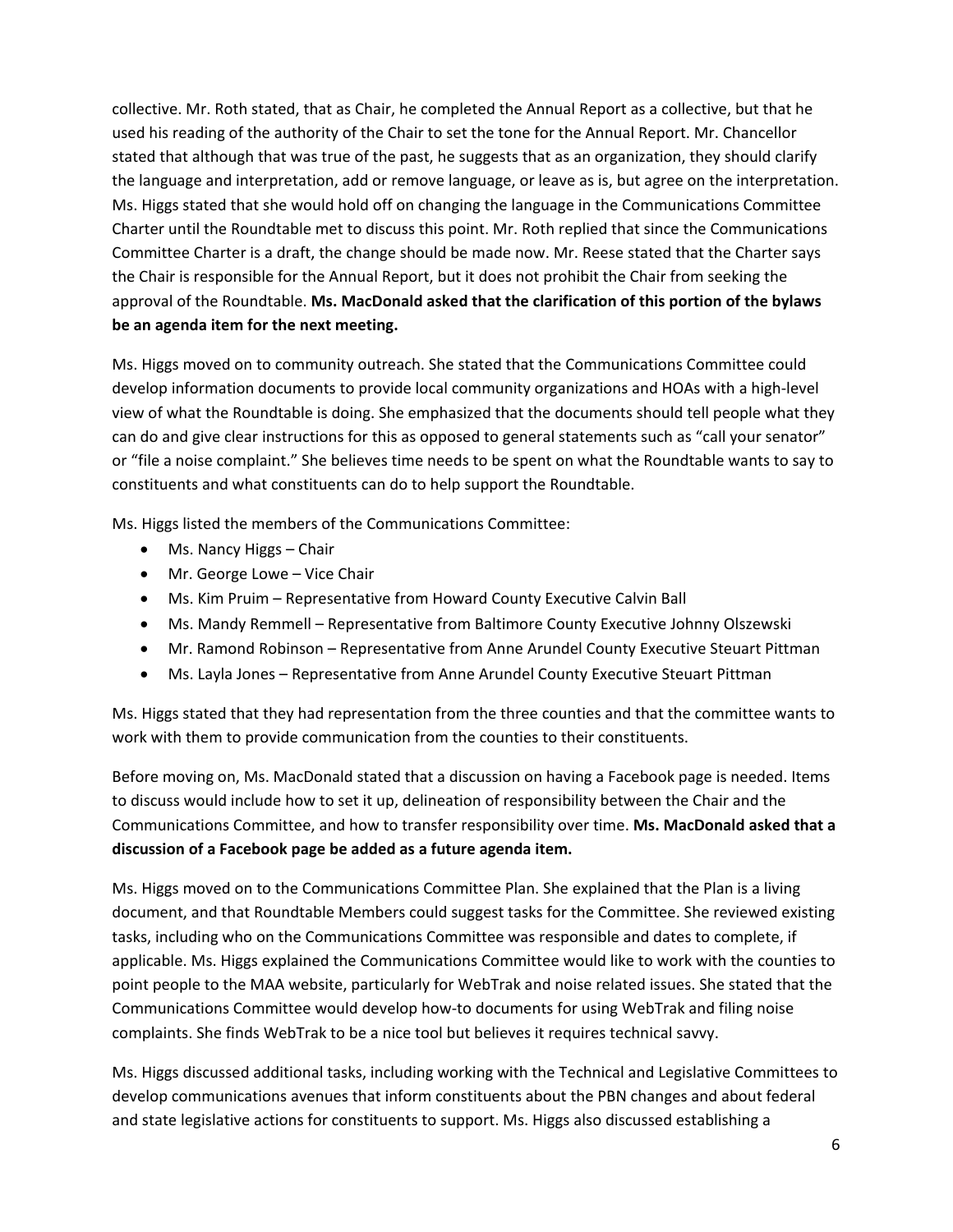constituent base and explained that as a start, the Communications Committee could ask members of the public who attend the Roundtable meetings if they could reach out to them.

Ms. Jung stated that she has been thinking about conducting a town hall event to get the people of Howard County and Anne Arundel County together. She stated that she was not quite sure what the town hall would focus on, but hopefully there would be some information from the PBN Working Group, in particular when to expect some relief from the noise and when the procedures would be implemented. She added that it would be nice to have some representation from MAA and the airlines at such a meeting. Ms. Jung thinks the town hall should also be an opportunity for people to discuss their experiences since she believes people living under the "highway in the sky" do not currently have a venue to speak publicly about their experiences. Ms. MacDonald stated that she thought a town hall was a great idea. Ms. Jung stated that it would be nice to be able to say that after four years of Roundtable meetings, there is finally some movement.

Mr. Shank stated that he thought a town hall was a good idea and explained that the FAA intends to present the changes they are prepared to pursue after reviewing the Roundtable's proposed procedural changes. It is his understanding that, based upon the reaction of the Roundtable to their presentation, the proposed changes would follow the NEPA environmental review process, which would include public outreach and involvement. He noted that the FAA learned their lesson regarding the importance of public outreach, referring to the lack of public outreach during the NextGen process. Mr. Shank sees opportunities for public outreach, like a town hall, but he believes that the FAA's initial presentation will be just to the Roundtable. He stated that he did not want to speak for the FAA, but that this was his understanding of how the process would be.

Mr. Roth stated that the Roundtable needs to tread cautiously, reminding everyone of previous public outreach events with the FAA. The first event was a NextGen Public Forum Meeting at Lindale Middle School, held approximately a year before the Roundtable was formed. Mr. Roth stated that the purpose of the meeting was to convince members of the community that the implementation of NextGen would not cause issues in the community, but at the meeting the community disagreed. He stated that after the meeting, the FAA formed the Roundtable. He also indicated that the public forum and the formation of the Roundtable occurred within the timeframe in which an administrative appeal to stop NextGen's implementation could be submitted instead of prior to this timeframe. Mr. Roth commented that this timing essentially allowed the ability to appeal to expire and therefore made it more difficult to mount a legal challenge against the implementation of NextGen. He believes the FAA was out in the community to give the impression they were going to make changes in a timely fashion.

Mr. Roth stated that for the second public event, the FAA decided to present their proposed changes directly to the general public as opposed to first presenting to the Roundtable. The Roundtable responded to the FAA with a letter stating that the changes they proposed were not adequate. Mr. Roth stated that the FAA attempted to bypass the Roundtable. In this second event, the FAA presented the proposal to the public; Mr. Roth stated that this proposal did nothing to address arrivals. Ms. Jung replied that she got the point Mr. Roth was trying to make: the town hall should follow the FAA's presentation to the Roundtable. Mr. Roth continued that when the Roundtable holds the town hall, they need to be clear about what objectives they want to accomplish. He warned that there may be others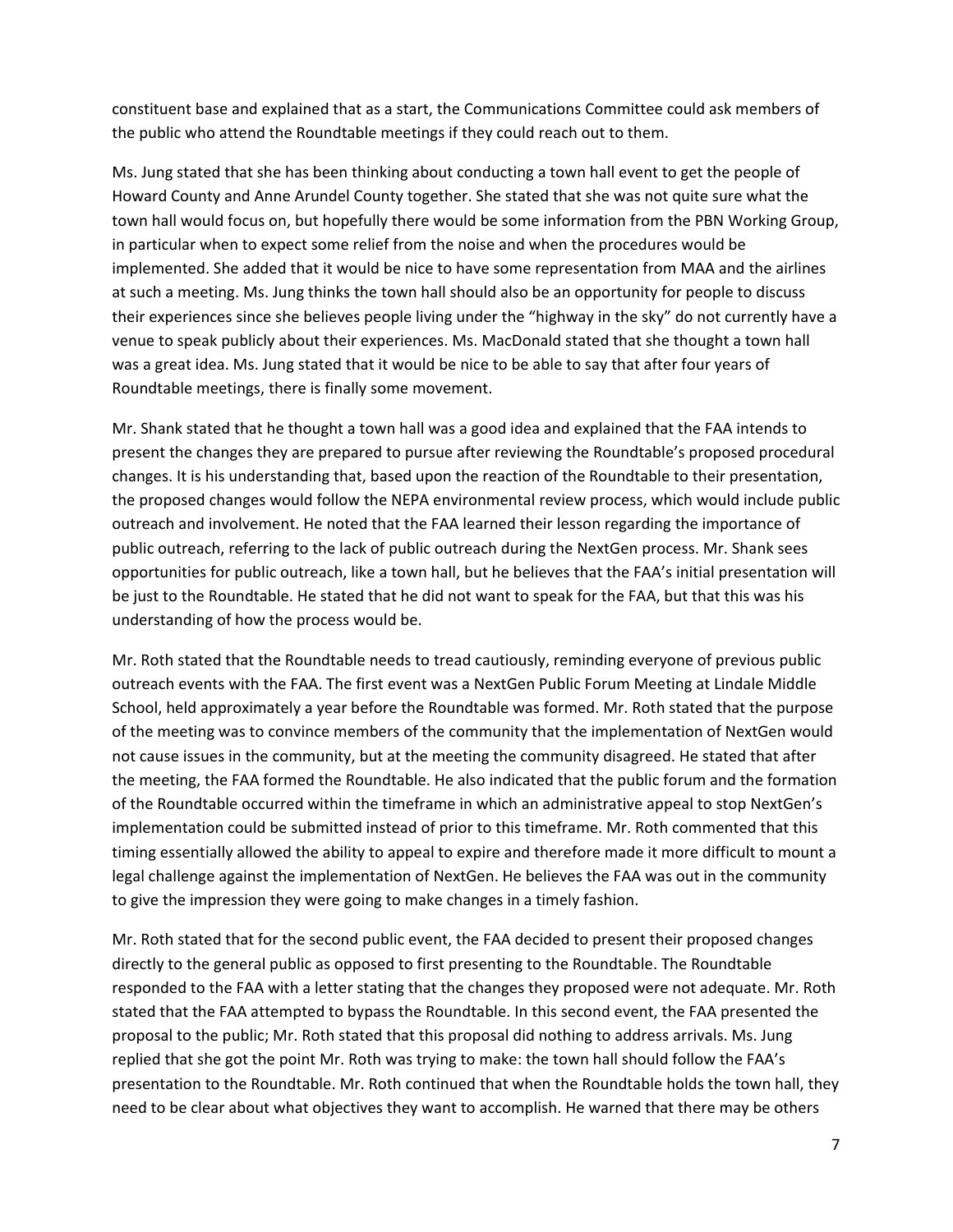who have their own objectives outside of what the Roundtable wants to accomplish. He suggested that, should the FAA recommend a change to the Roundtable's proposal, the presentation of that change should come first and only to the Roundtable for consideration on whether to approve it or not. When the Roundtable has decided on a response to the FAA, objectives for the town hall can then be defined. Ms. MacDonald agreed with Mr. Roth.

Ms. Higgs asked if anyone was familiar with the FAA's agreements with the Federal Mediation Conciliation Service. Ms. Jung asked Mr. Shank if he or a representative of the FAA could speak about the agreement. Mr. Reginald Davis of the FAA declined to discuss the agreement, stating that he did not know if he could legally speak about it. Mr. Davis did offer a clarification to Mr. Shank's prior statement that the FAA had learned its lesson and would now do public outreach. Mr. Davis explained that the FAA has always done public outreach, but that they now have more tools that they can use to reach more people.

Ms. Higgs stated that she could send the documents she has on the agreement with the Federal Mediation Conciliation Service to Roundtable members. Ms. MacDonald stated that she had reviewed one of the documents but decided to postpone discussing it until after the night's meeting.

Ms. Higgs stated that there are groups that she receives information from that she thinks the Roundtable should be more engaged with. One of the organizations has asked for support from other Roundtables and Communities. She stated that she wanted to open the Roundtable members' eyes to these opportunities and that other organizations, such as the Montgomery County Coalition and the DCA Community Working Group have joined larger organizations. Ms. MacDonald replied that she thinks it would be good to build some relationships and to educate ourselves on what other organizations do. Ms. Higgs stated that for the next report she might make a list with some of the organizations and descriptions of what they do and who is involved. Ms. Jung suggested adding any advantages or disadvantages to belonging to any of the organizations.

Mr. Holley asked if anyone knew if the Committee Charters were required to be approved by the Roundtable. Ms. MacDonald stated that she could not find anything that stated they had to be approved by the Roundtable. Mr. Roth added that there is no mention of committees in the Charter because at the time the Charter was created, there were no committees. Ms. MacDonald stated that she had read through prior meeting minutes to see what the procedure had been. She is in favor of keeping it flexible. Mr. Holley stated that he just wanted to know if there was something in writing that would instruct the Roundtable on how to deal with committees.

#### **3. MDOT MAA UPDATE**

Mr. Shank started the MDOT MAA update with a discussion on the Airport Noise Mitigation Report requested by the Maryland Legislature. Ms. Jung had asked Mr. Shank about this report in the June meeting. Mr. Shank stated that he contacted Government Affairs, which informed him that the Maryland Legislature had requested that MAA submit a report on Aircraft Noise Mitigation to the Joint Chairmen of the Budget Committee. He continued that the report should discuss measures taken to mitigate aircraft noise on residents and should include information on how expanded cargo traffic will increase noise levels. Ms. Jung confirmed that the report Mr. Shank described was one of the items she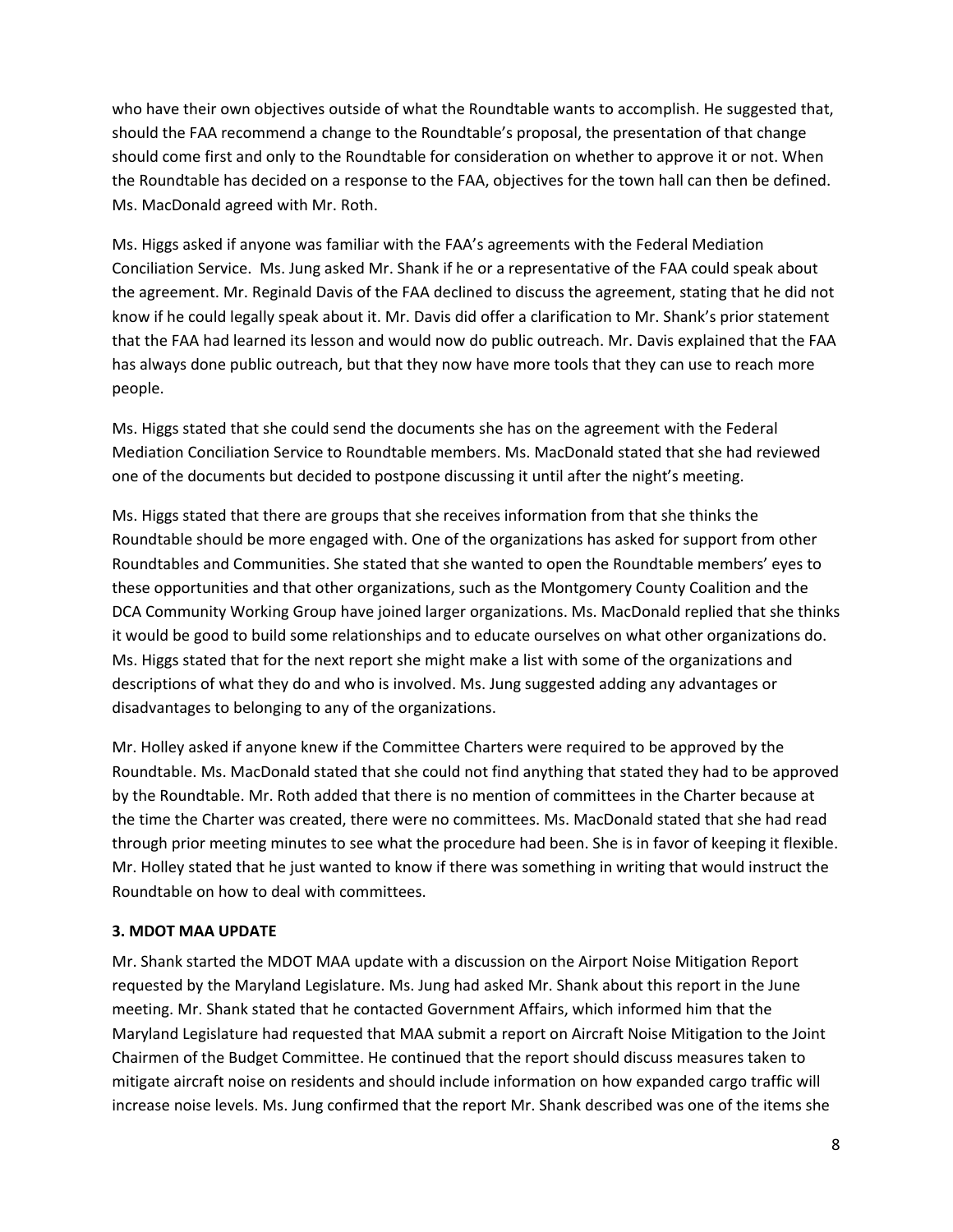had asked for during her testimony to the Maryland Legislature. Mr. Shank clarified that the report is due on September 1, 2021, not July 1, 2021, and that MAA was working to respond to the request and submit the report in six weeks.

Mr. Shank moved on to an update on the PBN Working Group. He stated that MAA, industry, and technical consultants were invited to attend a PBN Working Group meeting. This meeting included 50 FAA personnel and lasted multiple days. He explained that he was not permitted to discuss everything that was on the meeting's agenda, but they were reviewing the proposal submitted by the Roundtable. Mr. Shank stated that the MAA, industry, and the technical consultants had a positive reaction to the PBN Working Group's actions in the meeting and believed that they were listening and trying to work with the Roundtable. He explained that while working to address the Roundtable proposed changes, the PBN Working Group had to also consider overflights in the BWI Marshall airspace and noted that FAA representatives from New York, Philadelphia, Richmond and Potomac TRACON were in attendance. He feels that progress is being made, but he does not want to get anyone's hopes up.

Mr. Roth stated that the PBN Working Group has all the relevant players together actively analyzing the Roundtable's proposal. Mr. Shank agreed with Mr. Roth's statement, noting that the FAA is staffed up after delays caused by the COVID-19 pandemic and budget issues. He stated that the procedures that result from the PBN Working Group discussions should be presented to the Roundtable first. Mr. Shank acknowledged that the FAA would have to go through a public environmental process, which is standard public outreach and is distinct from presentations to the Roundtable. He also stated that FAA environmental representatives that know the NEPA process are present at the PBN Working Group.

Mr. Shank explained that although the FAA followed the letter of the NEPA laws when implementing NextGen, the public outreach was not sufficient, and that the public did not understand what would happen when NextGen was implemented. He stated that from what he has heard, the FAA has a plan to be better. They have a plan that will follow the NEPA process and in addition, will engage the Roundtable. He reminded everyone that the Roundtable was formed at the FAA's request because they wanted to deal with a citizen body rather than participate in town hall-style meetings. He feels that MAA and the Roundtable have done a good job. Mr. Shank stated he was not sure when the PBN Working Group would conclude but recalled that the last time the FAA reported to the Roundtable they presented a projected schedule. Mr. Roth stated that it was a notional schedule, and his recollection is that the procedures would be published by the middle of 2022. Mr. Roth estimated that the schedule is about four months behind.

Mr. Shank reiterated that the PBN Working Group is analyzing the FAA's and Roundtable's proposed procedural changes and that the changes would affect a large geographical area, not just the BWI Marshall Airport. Mr. Chancellor thanked Mr. Shank for the update and for being the Roundtable's representative in the PBN Working Group meetings. He asked Mr. Shank if he could discern a difference in his role within the current PBN Working Group and the prior PBN Working Group. Mr. Chancellor noted that there had been miscommunication during the prior PBN Working Group and that before this current PBN Working Group, the Technical Committee met with the FAA to present the proposed procedural changes. Mr. Shank thinks it is the same role: a guest at the meetings, representing the Roundtable, airport, and citizens. He stated that because of his work with the Technical Committee, he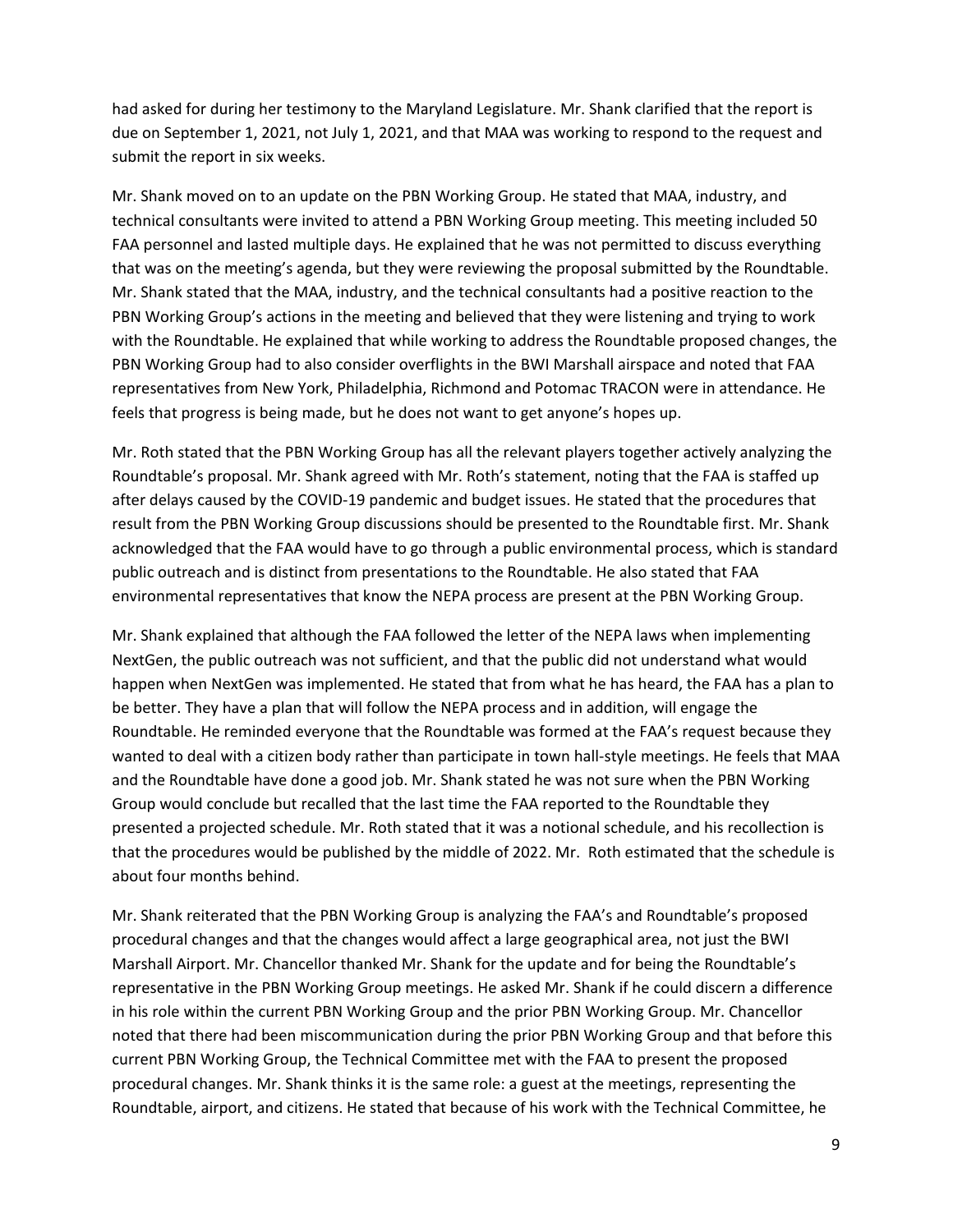makes sure that he is fighting to achieve what the Roundtable has proposed. Mr. Shank described the PBN Working Group meetings as a give and take, stating that during the meetings, proposed changes sometimes caused consternation within the Working Group. If the PBN Working Group pushes back on a proposed change, MAA, industry, and technical consultants will analyze the FAA's concerns and counterproposals to see if they are defensible. Mr. Chancellor asked if Mr. Shank had to explain the Roundtable's position to those in the PBN Working Group. Mr. Shank explained that they had to start all over again due to a change in membership, but they are fortunate that Mr. Bill Wise, who understands the Roundtable's position, is still involved. He stated that there is a cordiality and respect that allows everyone to work together.

Mr. Reese, in response to Mr. Shank's prior description of the large airspace and multiple airports, stated that the FAA is responsible for all the airspaces and airports, so saying that the airspace and the implementation of proposed changes is extremely complex is fine, but the FAA should realize that they still own all of it. Mr. Reese stated he did not care if it is complex, and if the FAA wants to be better, they can and are able to address the issues with the proposed changes because they own all the sectors. He stated that if changes impact another sector, the FAA teams should be able to work together to make something that works across all sectors. He explained that the different sectors are not multiple competing interests owned by different entities because ultimately the FAA owns all the airspace, and that they can engineer the airspace to achieve the Roundtable's requests.

Mr. Roth stated that the FAA's presentation on the proposed changes to the BWI airspace and procedures would be given to the Roundtable prior to the NEPA public hearings. Mr. Shank replied that is what he believes will happen. Mr. Roth noted that this was important and that the NEPA process was a very powerful tool in the Roundtable's toolbox. He explained that if the FAA presents something the Roundtable does not like, the Roundtable could vote it down and give negative comments during the public meeting forums. On the other hand, if the FAA proposal is not problematic to the Roundtable, we can give favorable comments. He reiterated that the NEPA process is a powerful tool and the Roundtable needs to be cognizant of how they want to use it.

Ms. MacDonald asked Mr. Shank if he knew when the next PBN events or reports would occur, and Mr. Chancellor asked if there were any scheduled meetings. Mr. Shank responded that there will be additional PBN meetings, stating that the first PBN Working Group meeting was primarily educational, while the second meeting delved into the procedures much more deeply. He restated that there were multiple representatives in attendance at these meetings, including environmental specialists. Ms. Jung asked if the PBN Meetings were in person. Mr. Shank replied that the meetings were virtual. Ms. MacDonald stated that she was trying to set expectations for how fast the Roundtable would be getting updates. Mr. Shank stated that there is not a firm schedule and that MAA, industry, and technical consultants would work until the proposed procedure package is acceptable to them.

Mr. Chancellor stated that the accessibility features of the MAA's website had changed earlier in the year and that he now finds it almost impossible to find the Roundtable pages from the homepage. Ms. MacDonald stated that she has had conversations with Ms. Darline Terrell-Tyson and Mr. Rineer about the changes on the website. Mr. Rineer apologized for the inconveniences and stated that all the state websites were changing to a standard format. In addition, MAA is developing a new site while keeping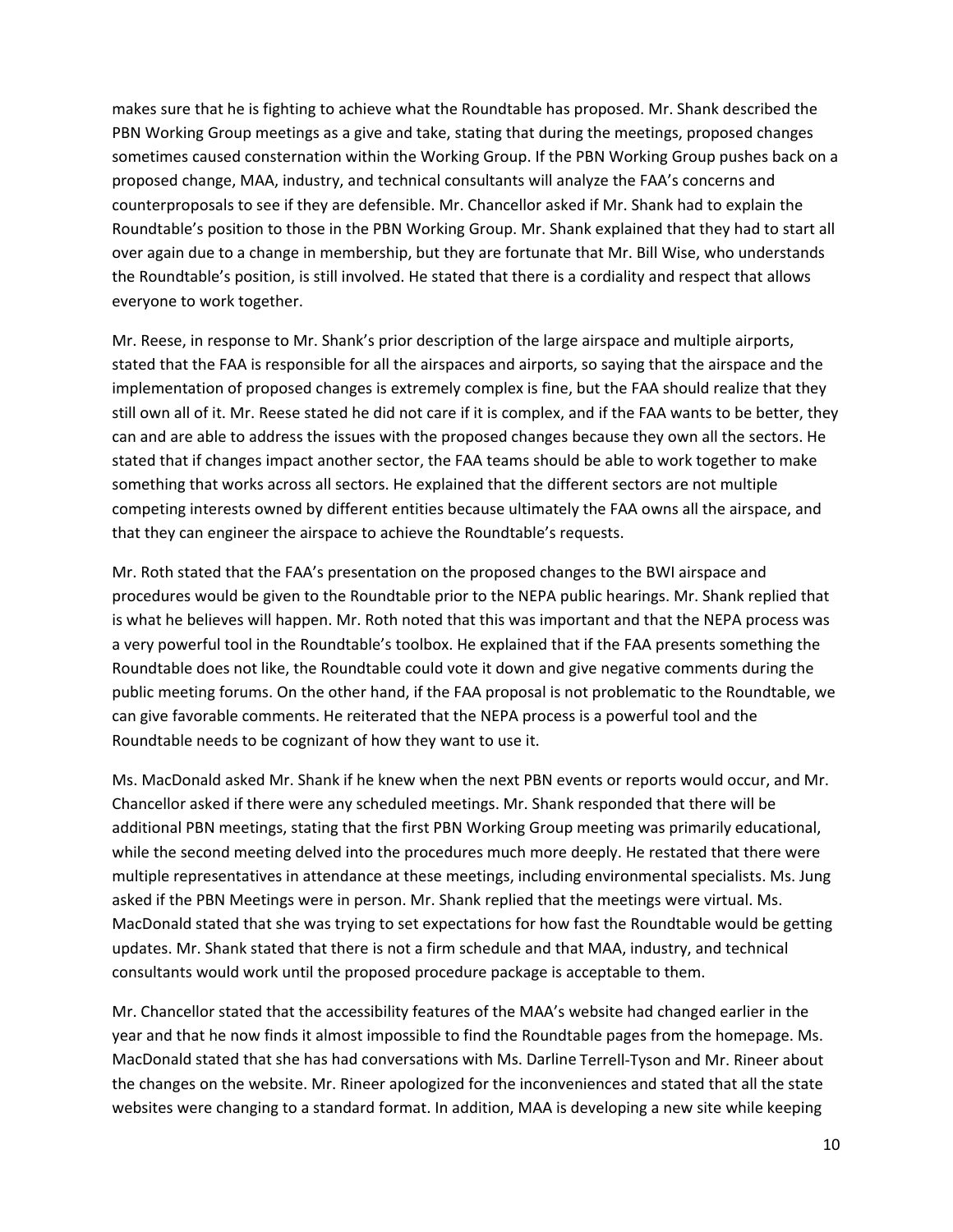the old site active, so some issues may arise during this transition. However, the information should still be available.

Mr. Roth asked Mr. Rineer if he knew about usability engineering and explained that it is used for interface design and analyzes how the public interacts with a website. Mr. Rineer stated that updating the website has been one of Ms. Terrell-Tyson's goals for the department, and that a new website was being developed over the rest of the year. He explained that all the links should still work and that anyone can contact himself or Ms. Karen Harrell if they have any issues. Mr. Chancellor stated that he would like the Roundtable information to be more prominent with links on the main MAA home page, so people will not have to click through four pages to get to it. Mr. Rineer agreed with Mr. Chancellor and reiterated that they were working on updating the website.

## **4. PUBLIC COMMENT**

Ms. MacDonald moved on to Public Comments.

Mr. Jimmy Pleasant (Elkridge) – Mr. Pleasant stated that BWI Thurgood Marshall Airport has 31 permanent noise monitors, and of those, only four of the monitors have lower community noise levels than the others. He stated that he has reviewed noise data from portable noise monitors, and since 2018, only four of the portable noise monitors have lower noise levels; of those four, two were located on his property. He stated that the day/night average increased by five decibels at his home. Mr. Pleasant stated that the FAA said no one would suffer severe damage, which would correspond to an increase of 1.5 decibels or more. He stated MAA should have called the FAA and told them that they need to do a noise study. He stated that the five-decibel increase is severe and represents a significant impact. Mr. Pleasant suggested MAA use all mobile, truck-mounted noise monitors to measure noise in different communities. He explained that in Germany they use noise monitors on tripods and record noise at 19 ft off the ground, asking why MAA could not do the same. He also suggested having MAA Executive Director Ricky Smith and representatives from the airlines attend the Roundtable meetings.

Mr. Pleasant recalled that when he has had noise studies done in the past at his home, the monitor was placed in the middle of his yard. He was told that the monitor could not be near a building, but he stated that noise monitors only need to be 6.5 feet from a building. He stated that a few days later the monitor was moved closer to his neighbor's air conditioner unit. Mr. Pleasant restated his suggestion that MAA use mobile noise monitors to collect noise in multiple communities.

Ms. McDonald asked Mr. Pleasant how many noise studies have been conducted at his home, and he replied four noise studies. Mr. Pleasant stated that you have to make sure the monitors are not rebooted. He recalled that there was a noise study done in Ferndale in the 90s after residents complained for years about aircraft noise; the study indicated that residents were not impacted and did not experience noise levels of 65 dB(A) or higher. He stated that it was later revealed that FAA had used faulty equipment to conduct noise monitoring and that the area was indeed impacted.

Mr. Mark Peterson – Mr. Peterson stated that Mr. Scott Proudfoot convinced him that MAA could determine exactly where aircraft is at any given time and by using two points, could determine how fast an aircraft is going and how much thrust is used, which in turn indicates how much noise produced by the aircraft. He asked if anyone is mining all data to determine which carriers are continually outside of